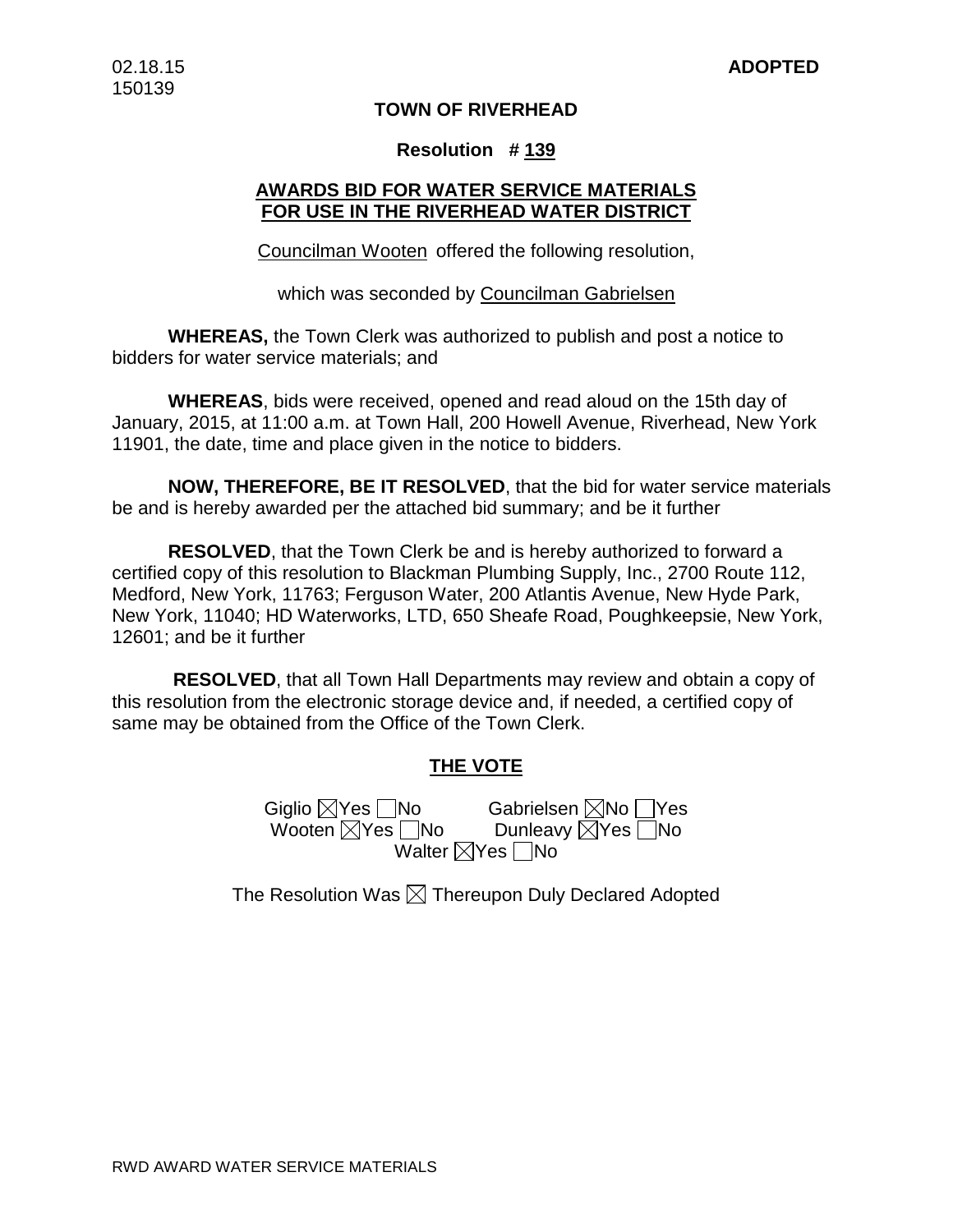| I           |
|-------------|
| ł           |
| t<br>ú<br>ľ |
|             |
|             |

| <b>ITEM#</b><br>Ţ | or plastic tubing (CTS), or equal<br>Ford %" F1000-3 Corporation stop, AWWA/CC taper thread inlet by pack joint outle                         |
|-------------------|-----------------------------------------------------------------------------------------------------------------------------------------------|
|                   | Ford 1" F1000-4 Corporation stop, AWWA/CC taper thread inlet by pack joint outle-<br>or equalic tubing (CTS), or equal                        |
| $\omega$          | plastic tubing (CTS), or equa<br>Ford 11/2" FB1000-6 ballcorp AWWA/CC taper thread inlet by pack joint outlet for co                          |
| 4                 | tubing (CTS), or equal<br>Ford 2" FB1000-7 ballcorp AINVNA/CC taper thread inlet by pack joint outlet for copper or plastic                   |
|                   | Ford 2" FB1100-7 ballcorp-male iron pipe thread inlet by pack joint outlet for coppe                                                          |
| <b>UT</b>         | tubing (CTS), or equal                                                                                                                        |
| თ                 | Ford 34" F600-3 AWWA/CC taper thread inlet by flared copper outlet, or equal                                                                  |
| ┙                 | Ford 1" F600-4 AVVVVA/CC taper thread inlet by flared copper outlet, or equal                                                                 |
| œ                 | Ford 34" L02-33 quarter bend female copper thread by flare copper (less nuts), or equal                                                       |
| Ю                 | Ford 1" L02-44S quarter bend female copper tread swivel nut by flare copper, or equal                                                         |
| 5                 | plastic tubing (CTS), or equal<br>Ford %" L04-33S quarter bend female copper thread swivel nut by pack joint for co                           |
|                   | Ford 1" L04-44S quarter bend female copper thread swivel nut by pack joint for copper or                                                      |
| IJ                | plastic tubing (CTS), or equal                                                                                                                |
|                   | Ford 6" F202-(669, 690,760)-(CC3, CC4, CC6, CC7)-(IP3, IP4, IP6, IP7) double strap iron                                                       |
| $\overline{5}$    | service saddle*<br>Ford 8" F202-(871,<br>905, 979)-(CC3, CC4, CC6, CC7)-(IP3, IP4, IP6, IP7) double                                           |
| 53                | service saddle.                                                                                                                               |
|                   | Ford 10" F202-(1075,<br>1110,<br>1212)-(CC3, CC4, CC6, CC7)-(IP3, IP6, IP7) double strap iron                                                 |
| 14                | service saddle                                                                                                                                |
| 55                | service saddle<br>Ford 12" F202-(1275, 1320, 1438)-(CC3, CC4, CC6, CC7)-(IP3, IP4, IP6, P7) doub                                              |
| 5                 | steel band or epoxy coated service saddle.**<br>Ford 6" FC202-(669, 690,760)-(CC3, CC4, CC6, CC7)-(IP3, IP4, IP6, IP7) double                 |
| 17                | steel band or epoxy coated service saddle.<br>Ford 8" FC202-(871, 905, 979)-(CC3, CC4, CC6,<br>$\ddot{x}$<br>CC7)-(IP3, IP4, IP6, IP7) double |
| 58                | stainless steel band or epoxy coated service saddle.**<br>Ford 10" FC202-(1075, 1110, 1212)-(CC3, CC4, CC6,<br>CC7)-(IP3, IP4, IP6, IP7) dor  |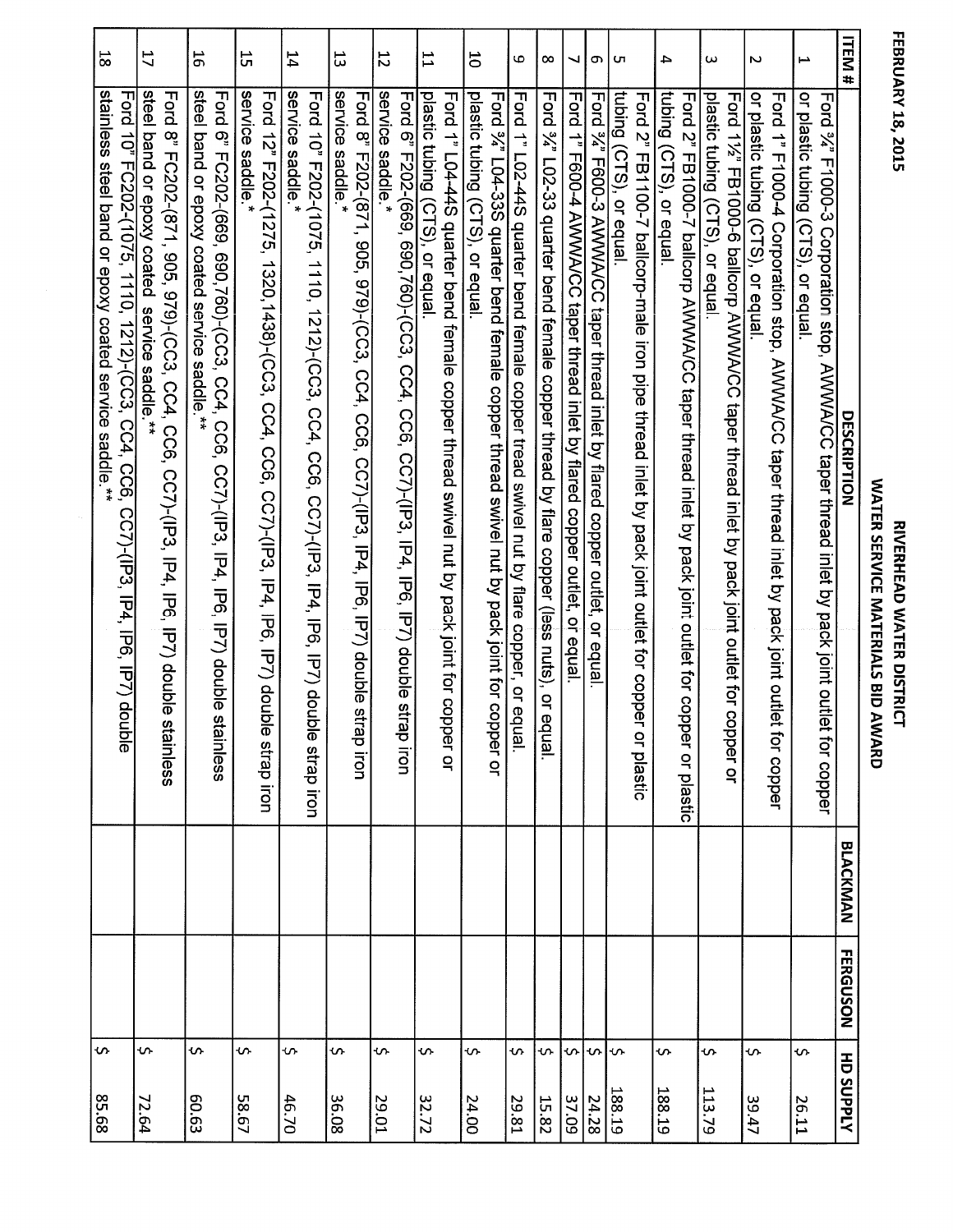| 「ロフく)ファー |  |
|----------|--|
| -8,2015  |  |
|          |  |
|          |  |

| <b>ITEM#</b>    |                                                                                                                                                       |
|-----------------|-------------------------------------------------------------------------------------------------------------------------------------------------------|
| 59              | steel band or epoxy coated service saddle.**<br>Ford 12" FC202-(1275, 1320, 1438)-(CC3, CC4, CC6, CC7)-(IP3, IP4, IP6, IP7) dou<br><b>DESCRIPTION</b> |
|                 | 24" bottom ID x 21" ID top x 48"-long thermoplastic meter pit, notched (3"x 4") 180°                                                                  |
| <b>D</b>        | pit wall thickness should be no more than . /," and no less than . /3,"                                                                               |
|                 | 36" bottom ID x 36" ID top x 48"-long thermoplastic meter bit, uptoped (3" x 4") 180"                                                                 |
| $\overline{L}$  | addition, pit wall thickness should be no more than . /' and no less than . 3"                                                                        |
| 52              | Ford ER25AW 21/2" elevator ring for a and wabash covers, or equal                                                                                     |
| 56              | Ford ER4AW 4" elevator ring for a and wabash covers,<br>or equal                                                                                      |
| 27              | Ford MC-24-TT large monitor cover with Ext-5 extension ring                                                                                           |
| 8Z              | Heavy duty frames & covers (see attached spec sheet)                                                                                                  |
| 29              | Ford Y501 iron yoke par tor 5/8" meter size, or equal                                                                                                 |
| ပ္ပ             | Ford Y503 iron yoke par for 3/4" meter size, or equal                                                                                                 |
| $\frac{2}{3}$   | Ford Y504 iron yoke bar for 1" meter size, or equal                                                                                                   |
| 33              | Ford AV92-313W angle yoke key valve 34" size x 34" flare<br>copper x 5/8" meter, or e                                                                 |
| δg              | Ford AV92-323W angle yoke key valve 34" size x 34" flare copper x 34" meter, or equal.                                                                |
| 37              | Ford AV92-444W angle yoke key valve 1" size x 1" flare copper x 1" meter, or equal.                                                                   |
| ယ္လ             | Ford AV94-313W angle yoke key valve 3/2" size x 3/2" pack joint (CTS) x 5/8" meter,                                                                   |
| 89              | Ford AV94-444W angle yoke key valve 1" size x 1" pack joint (CTS) x 1" meter, or                                                                      |
| $\ddot{\sigma}$ | Ford HA91-444D angle check valve for yokes 1" size x 1" meter x 1" FIP, or equal.                                                                     |
| 41              | Ford HA92-313E angle check valve for yokes 34" size x 5/8" meter x 34" flare copper, or equal                                                         |
| 42              | Ford B22-333 ball valve curb stop 34" size x 34" x 34" flare copper both ends, or equal.                                                              |
| 43              | edual<br>Ford B22-444 ball valve curb stop 1" size x 1" x 1" flare copper both ends (no reduc                                                         |
| 44              | Ford B44-333 ball valve curb sk" X 3/4" X 3/4" pack joint for CTS, or equal                                                                           |
| 45              | Ford B44-444 ball valve curb stop 1" X 1" X 1" Abock joint for CTS, or equal                                                                          |
| $\ddot{6}$      | or equal<br>Ford B44-666 ball valve curb stop 11/2" size x 11/2" x 11/2" pack joint for copper or plastic (CTS),                                      |
| 47              | equal<br>Ford B44-777 ball valve curb stop 2" size x 2"<br>x 2"<br>pack joint for copper or plastic (CTS), or                                         |
| 48              | Ford A14 meter adapter to change 5/8" meter to 1" meter spud size and length, or                                                                      |
| 49              | Ford C44-33 pack joint coupling 3/2" x 3/2", or equal.                                                                                                |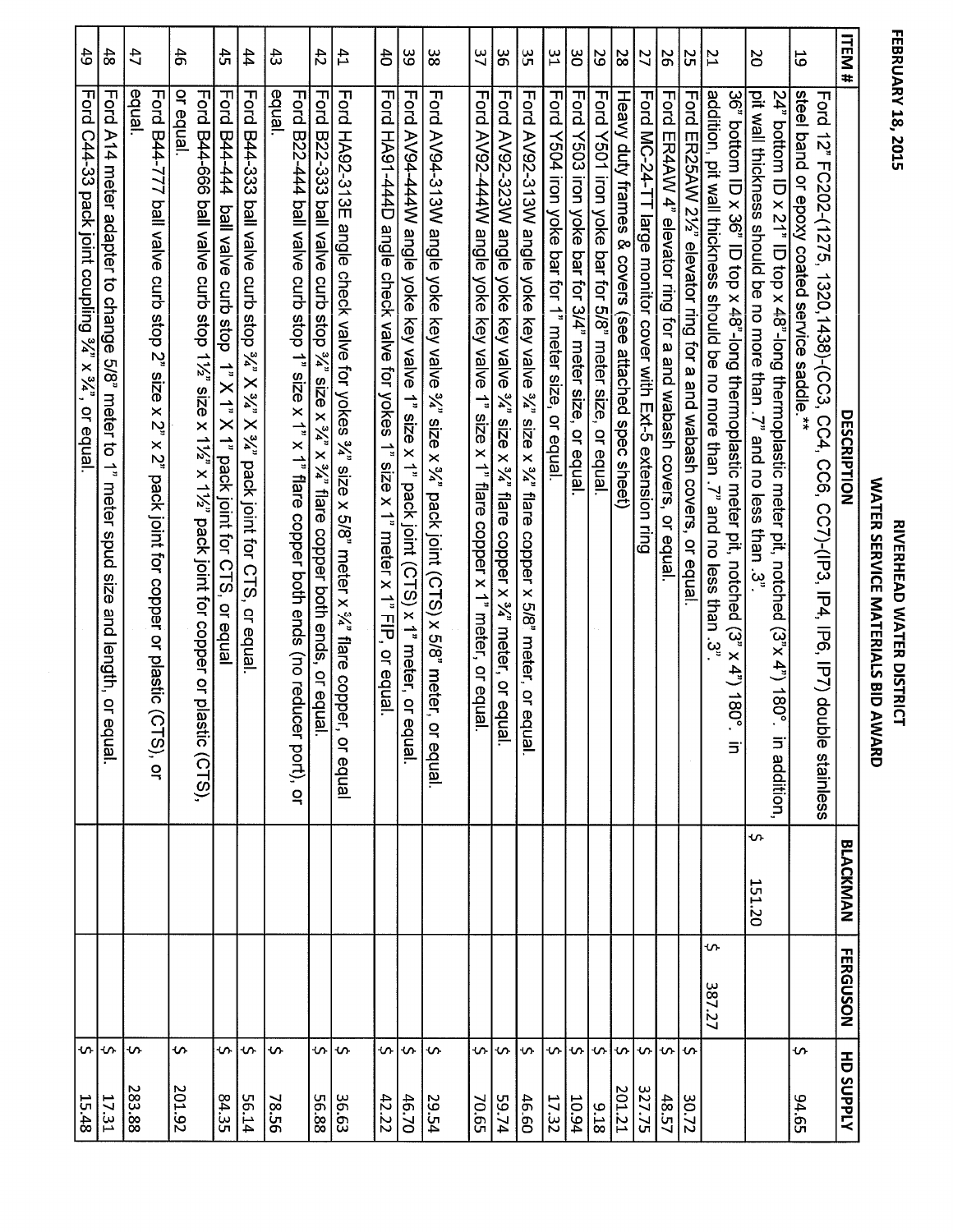## **FEBRUARY 18, 2015**

| 80                                                                                         | 5                                                                                                                    | $\approx$                                                                            | $\preceq$                                                                                           | $\geq$                                                                                                                          | Σ,          |                                                                                                                            | 74                                                                                                                                    | 2                                                              | $\overline{z}$                                                   | $\mathbf{Z}$             |                                                                                                | $\geq$                       |                                                                                                   | 69                       |                                                                                                    | 89                           |                                                                                                   | 57                                                                  | 99                                                                | ვე                                                             | 54                                                              | ဥ                                                               | 9s                                                             | 57                                                                                  | 95                                                                                            | 55                                                                               | 54                                                          | ပ္ပ                                                | 52                                                      | 51                                                   | ပ္မ                                                                                    | ITEM<br>$\ddot{}$ |
|--------------------------------------------------------------------------------------------|----------------------------------------------------------------------------------------------------------------------|--------------------------------------------------------------------------------------|-----------------------------------------------------------------------------------------------------|---------------------------------------------------------------------------------------------------------------------------------|-------------|----------------------------------------------------------------------------------------------------------------------------|---------------------------------------------------------------------------------------------------------------------------------------|----------------------------------------------------------------|------------------------------------------------------------------|--------------------------|------------------------------------------------------------------------------------------------|------------------------------|---------------------------------------------------------------------------------------------------|--------------------------|----------------------------------------------------------------------------------------------------|------------------------------|---------------------------------------------------------------------------------------------------|---------------------------------------------------------------------|-------------------------------------------------------------------|----------------------------------------------------------------|-----------------------------------------------------------------|-----------------------------------------------------------------|----------------------------------------------------------------|-------------------------------------------------------------------------------------|-----------------------------------------------------------------------------------------------|----------------------------------------------------------------------------------|-------------------------------------------------------------|----------------------------------------------------|---------------------------------------------------------|------------------------------------------------------|----------------------------------------------------------------------------------------|-------------------|
| Mueller<br>H-15346<br>$\frac{1}{a}$<br>X 2" three branch fitting,<br>$\mathbf{Q}$<br>equal | tubing, or equal<br>Mueller H-15343<br>1" X 2" two branch-body 110 conductive compression connection<br>for CTS O.D. | Mueller P-15343 1" X 1 1%" two brand-body pack joint for CTS<br>O.D. tubing, or equa | Mueller P-15381 2" X 2" X 2" X 1" service tee pack joint connection for CTS O.D., or eq<br>lal<br>I | Mueller P-15381<br>1 1/2 X 1 1/2"<br>$\times$ $\uparrow$<br>service<br>ම්<br>pack joint connection for CTS<br>O.D.,<br>or equal | or equal    | Mueller N-35071 %" insulated straight service connection %" female copper flare<br>$\times$<br>$\frac{3}{4}$ " cts outlet, | Mueller N-35428 1"<br>mip inlet x Mueller 110 compression connection cts<br>$\stackrel{\rightharpoonup}{\cdot}$<br>outlet, o<br>equal | Mueller H-15451 2" conductive compression cts x fip, or equall | Mueller H-15451 11/2" conductive compression cts x fip, or equal | o.d. both ends, or equal | Mueller H-15403 2" straight 3-part union Mueller 110 conductive compression connection for cts | cts o.d. both ends, or equal | Mueller H-15403 11/2" straight 3-part union Mueller 110 conductive compression co<br>nnection for | o.d. both ends, or equal | Mueller H-15403 1" straight 3-part union Mueller 110 conductive compression conn<br>ection for cts | cts o.d. both ends, or equal | Mueller H-15403 %"<br>straight 3-part union Mueller 110 conductive compression con<br>nection for | Ford C28-44 flared copper coupling 1" to 1" MIP<br>thread, or equal | Ford T444-777 $2"$ x $2"$ x $2"$ service tee pack joint, or equal | Ford t444-666 1 1/2" x 1 1/2" service tee pack joint, or equal | Ford T444-444 1" CTS X 1" CTS, service tee pack joint, or equal | Ford T444-333 %" CTS X %" CTS, service tee pack joint, or equal | Ford C45-45 pack joint coupling<br>1" cts x 11/2" ip, or equal | Ford C45-44 pack joint coupling<br>$\rightarrow$<br><b>Cts</b><br>x 1" ip, or equal | Ford C45-43 pack joint coupling<br>1 <sup>1</sup> CTS<br>$\overline{X}^3/4^n$ ip,<br>or equal | Ford C45-34 pack joint coupling<br>$\frac{3\lambda^n}{2}$ cts x 1" ip, or equal. | Ford C45-33 pack joint coupling 34" cts x 34" ip, or equal. | Ford C44-77 pack joint coupling 2" x 2", or equal. | Ford C44-66 pack joint coupling 11/2" x 11/2", or equal | Ford C44-44 pack joint coupling<br>1" x 1", or equal | Ford C44-34 pack joint coupling<br>$\sum_{i=1}^{n}$<br>$\times$ $\uparrow$<br>or equal | DESCRIPTION       |
|                                                                                            |                                                                                                                      |                                                                                      | $\sim$<br>227.98                                                                                    | Ş<br>27.34                                                                                                                      |             |                                                                                                                            |                                                                                                                                       |                                                                |                                                                  | S.<br>63.65              |                                                                                                | ጭ<br>43.68                   |                                                                                                   | Š,<br>15.79              |                                                                                                    | $\mathbf{v}$<br>13.37        |                                                                                                   |                                                                     |                                                                   |                                                                |                                                                 |                                                                 |                                                                |                                                                                     |                                                                                               |                                                                                  |                                                             |                                                    |                                                         |                                                      |                                                                                        | <b>BLACKMAN</b>   |
| 115.13                                                                                     | ဟ $\sim$<br>TT'06                                                                                                    | in.<br>77.55                                                                         |                                                                                                     |                                                                                                                                 | ċ.<br>53.01 |                                                                                                                            | s.<br>51.51                                                                                                                           | $\Omega$<br>61.53                                              | Ş<br>51.63                                                       |                          |                                                                                                |                              |                                                                                                   |                          |                                                                                                    |                              |                                                                                                   |                                                                     |                                                                   |                                                                |                                                                 |                                                                 |                                                                |                                                                                     |                                                                                               |                                                                                  |                                                             |                                                    |                                                         |                                                      |                                                                                        | <b>FERGUSON</b>   |
|                                                                                            |                                                                                                                      |                                                                                      |                                                                                                     |                                                                                                                                 |             |                                                                                                                            |                                                                                                                                       |                                                                |                                                                  |                          |                                                                                                |                              |                                                                                                   |                          |                                                                                                    |                              |                                                                                                   | S<br>16.15                                                          | ጥ<br>218.08                                                       | ጥ<br>89.37                                                     | s<br>40.08                                                      | $\sim$<br>31.45                                                 | $\mathbf{v}$<br>28.75                                          | $\sim$<br>22.98                                                                     | $\cdot$<br>19.27                                                                              | ∙ທ⊦<br>23.64                                                                     | S.<br>17.13                                                 | S.<br>79.97                                        | $\cdot$<br>59.23                                        | ∙∿∣∿<br>17.71                                        | 17.98                                                                                  | <b>HD SUPPLY</b>  |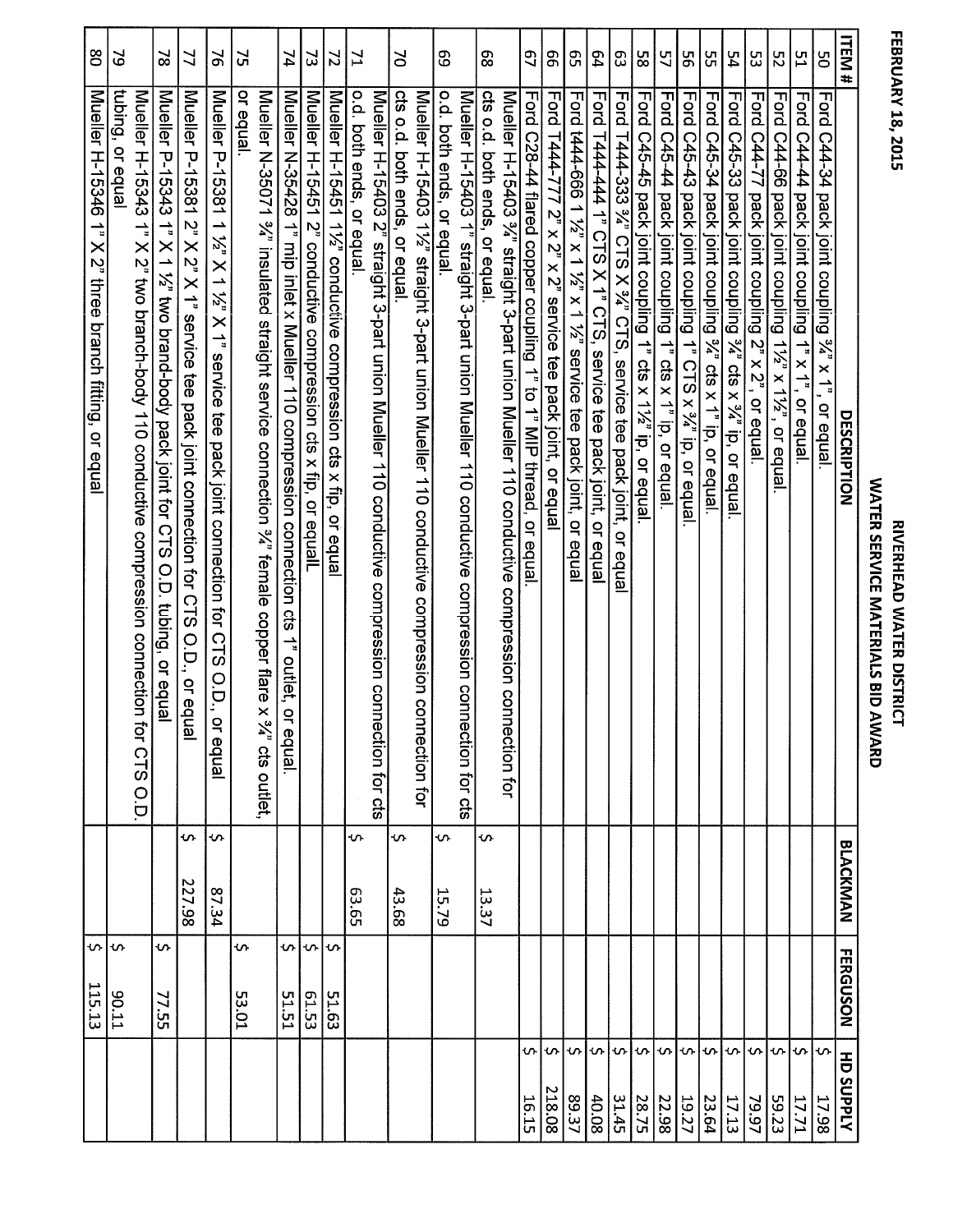**FEBRUARY 18, 2015** 

| <b>ITEM#</b>     | DESCRIPTION                                                                                          | <b>BLACKMAN</b> | <b>FERGUSON</b> | <b>HD SUPPLY</b>       |
|------------------|------------------------------------------------------------------------------------------------------|-----------------|-----------------|------------------------|
| $^{5}$           | ե<br>55<br>6" FS1-(635,<br>696, 724, 745, 785) x 12.5<br>stainless<br>steel repair clamp             |                 |                 | <b>'</b><br>113.71     |
| $\frac{8}{2}$    | Ford<br>ထ္<br>FS1-(835,<br>894,<br>939,<br>(296<br>$x$ 12.5<br>stainless steel repair clamp          |                 |                 | ¢<br>133.71            |
| ဥ္လ              | Ford<br>ಕ್ಕ<br>FS1-(1010, 1104, 1144,<br>1174, 1215) x 12.5 steel repair<br>clamp.                   |                 |                 | ᠊ᠬ<br>180.36           |
| 54               | Ford 12" FS1-(1240, 1350, 1350, 1440) x 12.5<br>stainless<br>steel repair cl<br>lamp                 |                 |                 | <b>S</b><br>208.88     |
| 85               | Ford<br>တ္<br>FS1-(635,<br>696, 724, 745,<br>785) x 15<br>stainless<br>steel repair clamp            |                 |                 | <b>SV</b><br>125.76    |
| 86               | Ford<br>8" FS1-(835, 894, 939, 967) x 15 stainless steel repair clamp                                |                 |                 | s<br>152.85            |
| $\overline{2}$   | Ford 10" FS1-(1010, 1104, 1174, 1174, 1174, 1174, 1174, 1174, 1174, 1174, 1174, 1174, 1174, 1174, 11 |                 |                 | い<br>207.53            |
| 88               | Ford 12" FS1-(1240, 1302, 1350, 1410, 1440) x 15 stainless<br>steel repair<br>clan<br>ㅎ              |                 |                 | ጥ<br>236.13            |
| အိ               | Ford 6" FC-1 ductile iron coupling with gasket and end rings                                         |                 |                 | 'ഗ<br><b>72.51</b>     |
| 8                | Ford<br>8" FC-1 ductile iron coupling with gasket<br>and end rings                                   |                 |                 | in.<br>82.78           |
| $^{16}$          | Ford 10"<br>FC-1 ductile iron coupling with gasket and end rings                                     |                 |                 | <b>S</b><br>130.38     |
| 82               | Ford 12" FC-1 ductile iron coupling with gasket and end rings                                        |                 |                 | ¢<br>150.43            |
| 83               | 6" HYMAX 2000-0768-260 coupling (6.42-7.68 range)                                                    |                 |                 | ひ<br>187.94            |
| 94               | 8" HYMAX 2000-0984-260 COUPLING (8.54-9.84 RANGE                                                     |                 |                 | l ທ-l<br>212.19        |
| ပ္ပ              | <b>DNITANX 2000-1200-1200 CONFITANT</b><br>10.70-12.00 RANGE                                         |                 |                 | ທ⊦<br>272.98           |
| 96               | 12" HYMAX 2000-1441-260 COUPLING<br>(13.15-14.41 RANGE                                               |                 |                 | ጥ<br>322.20            |
| 97               | Ford 4" UFR-1300-S-4 uni-flange block buster series 1300 pipe restraint,<br>$\overline{a}$<br>edual  |                 |                 | ጥ<br>23.69             |
| 86               | Ford 6" UFR-1300-S-6 uni-flange block buster series<br>1300 pipe<br>restraint,<br>or equal           |                 |                 | S<br>28.71             |
| 89               | Ford 8" UFR-1300-S-8 uni-flange block buster series 1300 pipe restraint, or equal                    |                 |                 | ጥ<br>42.73             |
| 100              | Ford 10" UFR-1300-S-10 uni-flange block buster series<br>1300 pipe restraint,<br>or equal            |                 |                 | $\bm{\omega}$<br>80.16 |
| 10T              | Ford 12" UFR-1300-S-12 uni-flange block buster 1800 pipe restrating<br>or equal                      |                 |                 | l Ur<br>85.18          |
| 102              | Ford 6" UFR-1400-DA-6 series 1400 wedge action retainer gland, or equal                              |                 |                 | $\sim$<br>33.34        |
| 103              | Ford 8" UFR-1400-DA-8 series 1400 wedge action retainer gland, or equal.                             |                 |                 | 45.00                  |
| 104              | Ford<br>$\vec{q}$<br><b>UFR-1400-DA-10 series</b><br>1400 wedge action retainer gland, or equal.     |                 |                 | ৸৸৵<br>66.37           |
| 502              | Ford<br><b>12°</b><br>UFR-1400-DA-12 series 1400 wedge action retainer gland, or equal.              |                 |                 | $\Omega$<br>88.08      |
| 505              | Ford 6"<br>UFR-1400-DA-6-XL series 1400 wedge action retainer gland, or equal                        |                 |                 | $\sim$<br>52.23        |
| 101              | Ford 8" UFR-1400-DA-8-XL series 1400 wedge action retainer gland,<br>$\overline{a}$<br>equal         |                 |                 | ທ⊦<br>64.38            |
| 108              | Ford<br>10" UFR-1400-DA-10-XL series 1400 wedge<br>action retainer gland,<br>or equal.               |                 |                 | ∽⊦<br>84.62            |
| <b>502</b>       | Ford<br>$\vec{S}$<br>UFR-1400-DA-12-XL<br>series<br>1400 wedge action retainer gland,<br>or equal.   |                 |                 | ∣∙v∿<br>110.07         |
| $\overline{011}$ | <b>Ford</b><br>$\mathbf{4}^n$<br>UFA-200-S-4 uni-flange adapter flange series 200, or equal          |                 |                 | $\sim$<br>30.65        |
| ΙIΙ              | Ford 6" UFA-200-S-6 uni-flange adapter flange series 200, or equal                                   |                 |                 | n<br>32.95             |
| 112              | Ford 8"<br>UFA-200-S-8 uni-flange adapter flange series<br>200, or equal.                            |                 |                 | m.<br>45.81            |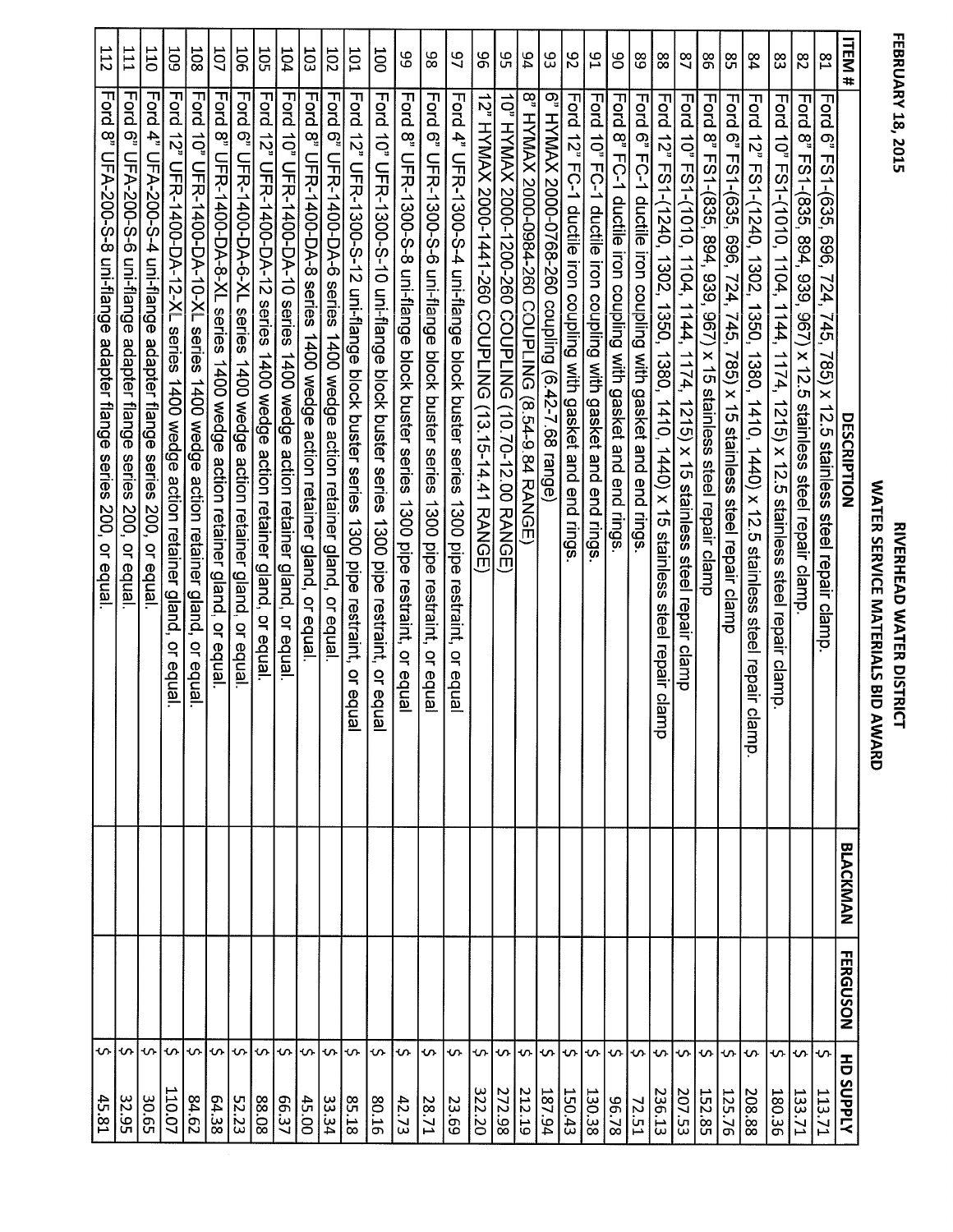| h<br>t |
|--------|
| ì      |
|        |
| i      |
| ĺ      |
|        |
|        |
|        |
|        |
|        |
|        |
|        |
|        |
|        |
|        |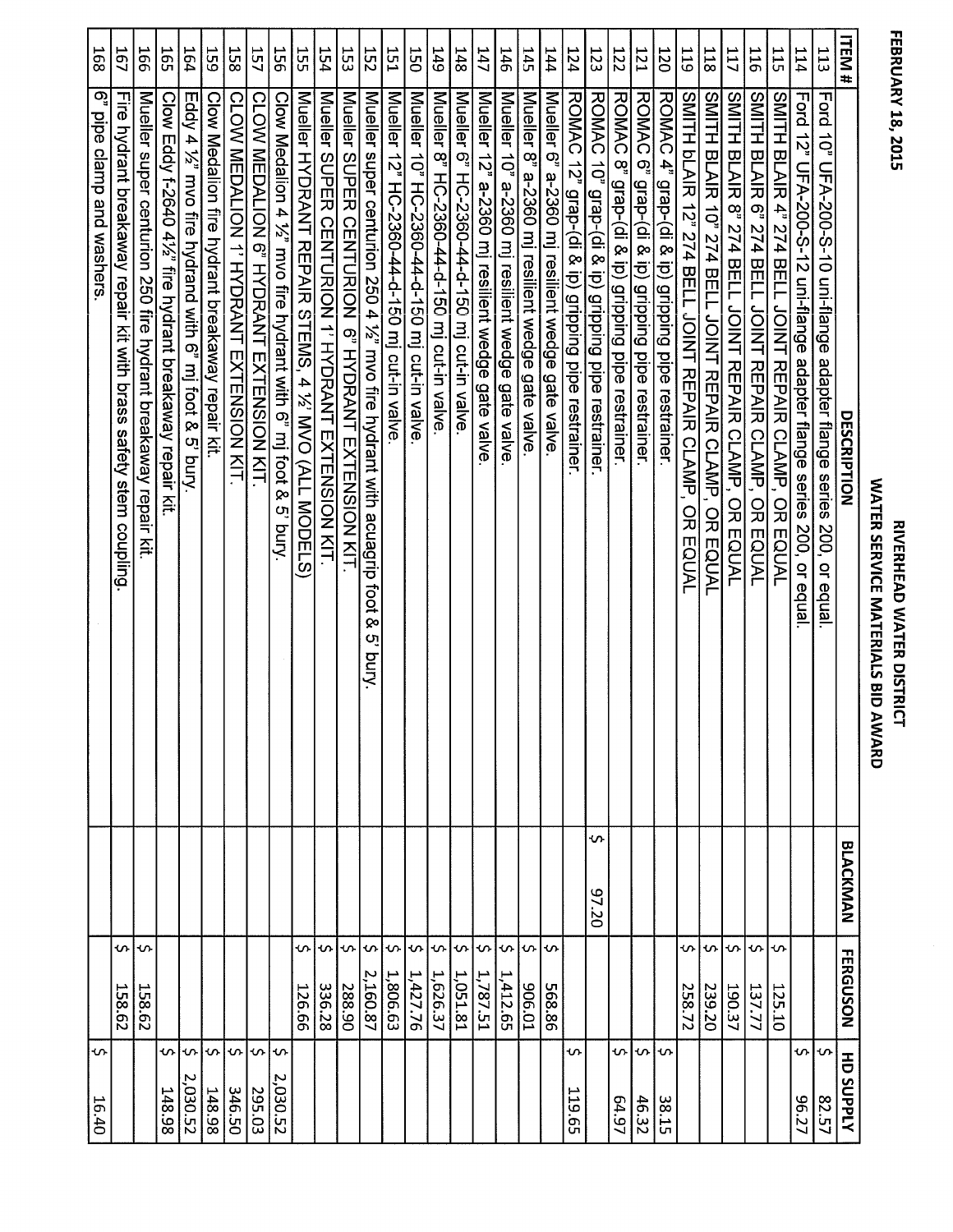| ī<br>F |
|--------|
|        |
|        |
|        |
|        |
|        |
|        |
|        |
|        |
| L<br>г |
| ю      |
| í      |
|        |
|        |
|        |
|        |
|        |
|        |

## WATER SERVICE MATERIALS BID AWARD **RIVERHEAD WATER DISTRICT**

| 193<br>194<br>56T |                                                                                             |                                                                                                       |                                                       | <b>192</b>                                                     | I <sub>6</sub> 1                                            | <b>J90</b>                                                    | 189                                                             | 188                                                                                     | <b>187</b>                                                                                 | <b>186</b>                                                                                                     | 58L                                                                                  | 184                                                                                                   | 183                |                                                                                       | <b>182</b>                                              | <b>181</b>                                               | 180                                                    | 57 <sub>9</sub>                                               | 178                            | 177                        | 176                                     | 175                           | 174          | 173                                                                     | <b>172</b>                                                                     | <b>IZI</b>                 | 170                        | 59T                         | <b>ITEM#</b>       |  |
|-------------------|---------------------------------------------------------------------------------------------|-------------------------------------------------------------------------------------------------------|-------------------------------------------------------|----------------------------------------------------------------|-------------------------------------------------------------|---------------------------------------------------------------|-----------------------------------------------------------------|-----------------------------------------------------------------------------------------|--------------------------------------------------------------------------------------------|----------------------------------------------------------------------------------------------------------------|--------------------------------------------------------------------------------------|-------------------------------------------------------------------------------------------------------|--------------------|---------------------------------------------------------------------------------------|---------------------------------------------------------|----------------------------------------------------------|--------------------------------------------------------|---------------------------------------------------------------|--------------------------------|----------------------------|-----------------------------------------|-------------------------------|--------------|-------------------------------------------------------------------------|--------------------------------------------------------------------------------|----------------------------|----------------------------|-----------------------------|--------------------|--|
|                   | REFILECTIVE MIMI FITAG, 4" X 3" FOR .372 SHAFL, reflective RED<br>& WHITE<br>CO<br>Гок<br>С | RED & WHITE COLOR.<br>REFLECTIVE FIBERGLASS HYDRANT FLAG, PLATE-MOUNT FLAT, 64" X .375"<br>reflective | 12" FULL-FACE FLANGE GASKEL AND BOLT KIT-1%" THUXNESS | <b>10" FULL-FACE FLANGE GASKET AND BOLT KIT-1/8" THICKNESS</b> | ထို့<br>FULL-FACE FLANGE GASKET AND BOLT KIT-1/8" THICKNESS | ್ಚಾ<br>FULL-FACE<br>FLANGE GASKET AND BOLT KIT-1/8" THICKNESS | $\vec{4}$<br>FULL-FACE ELANGE GASKET AND BOLT XT-1/8" THICKNESS | 12, "Mueler LINE SEAL III BULTERFIY VALVE, "FLANGE X FLANGE",<br><b>WITH HAND WHEEL</b> | 10 <sub>'</sub> Mueller LINE<br>SEAL III BUTTERFLY VALVE, FLANGE X FLANGE, WITH HAND VALVE | 8" Mueller LINE<br>SEAL III BUTTERFLY VALVE,<br><b>FLANGE</b><br>X FLANGE,<br><b>MITH HAND</b><br><b>WHEEL</b> | 6" Mueller LINE SEAL III BUTTERFLY VALVE, FLANGE X FLANGE, WITH HAND<br><b>WHEEL</b> | 4" Mueller LINE SEAL III BUTTERFLY VALVE.<br><b>FLANGE</b><br>X FLANGE.<br><b>MITH HAND</b><br>WHEEL. | OR \$10.00/25 LB). | 25 Ibs. lead wool (INDICATE IF PRICE IS PER POUND OR PER 25 POUNDS; I.E<br>\$10.00/LB | 2" x 300' pvc tubing, water grade rated at 160-200 psi. | 1%" x 300' pvc tubing, water grade rated at 160-200 psi. | 1" x 300' pvc tubing, water grade rated at 160-200 psi | 3/2 × 200<br>pvc tubing, water grade rated<br>at 160-200 psi. | s/a<br>x 100' type "K" copper. | 1" x 100' type "K" copper. | <sup>32</sup> threaded rod coupling nut | %" x 6' threaded hydrant rod. | %" tie bolts | Bucket of ductile iron duc-lugs (specify quantity in bucket<br> ပ<br> ပ | Bucket of nuts and eye bolts for hydrant rod (specify quantity in bucket<br>ငြ | 12" pipe clamp and washers | 10" pipe clamp and washers | œ<br>pipe clamp and washers | <b>DESCRIPTION</b> |  |
|                   |                                                                                             |                                                                                                       |                                                       |                                                                |                                                             |                                                               |                                                                 |                                                                                         |                                                                                            |                                                                                                                |                                                                                      |                                                                                                       | \$26.10/5 lbs      |                                                                                       | ጥ<br>405.44                                             | \$<br>237.92                                             | $\sim$<br>113.24                                       | ŀى<br>12.21                                                   |                                |                            |                                         |                               | s.<br>1.88   |                                                                         | Š.<br>120.50                                                                   |                            |                            |                             | <b>BLACKMAN</b>    |  |
| $\sim$<br>154.86  | ᠊ᡃ<br>7.51                                                                                  | ∽<br>13.46                                                                                            |                                                       |                                                                | s.<br>14.47                                                 |                                                               |                                                                 | ጥ<br>82.78                                                                              | ጥ<br>829.52                                                                                | ᠊ᡃ<br>EZ1171                                                                                                   | s<br>469.65                                                                          | Ş<br>456.03                                                                                           |                    |                                                                                       |                                                         |                                                          |                                                        |                                                               | S<br>330.00                    | ᠊ᠬ<br>413.00               | ς.<br>ö                                 | <b>S</b><br>4.39              |              | \$<br>14.96                                                             |                                                                                |                            |                            |                             | <b>FERGUSON</b>    |  |
|                   |                                                                                             |                                                                                                       | Ş<br>26.95                                            | Ş<br>24.46                                                     |                                                             | \$<br>11.85                                                   | ∽<br>7.54                                                       |                                                                                         |                                                                                            |                                                                                                                |                                                                                      |                                                                                                       |                    |                                                                                       |                                                         |                                                          |                                                        |                                                               |                                |                            |                                         |                               |              |                                                                         |                                                                                | \$<br>24.00                | ₩<br>20.93                 | ᠊ᡃ<br>19.47                 | <b>HD SUPPLY</b>   |  |